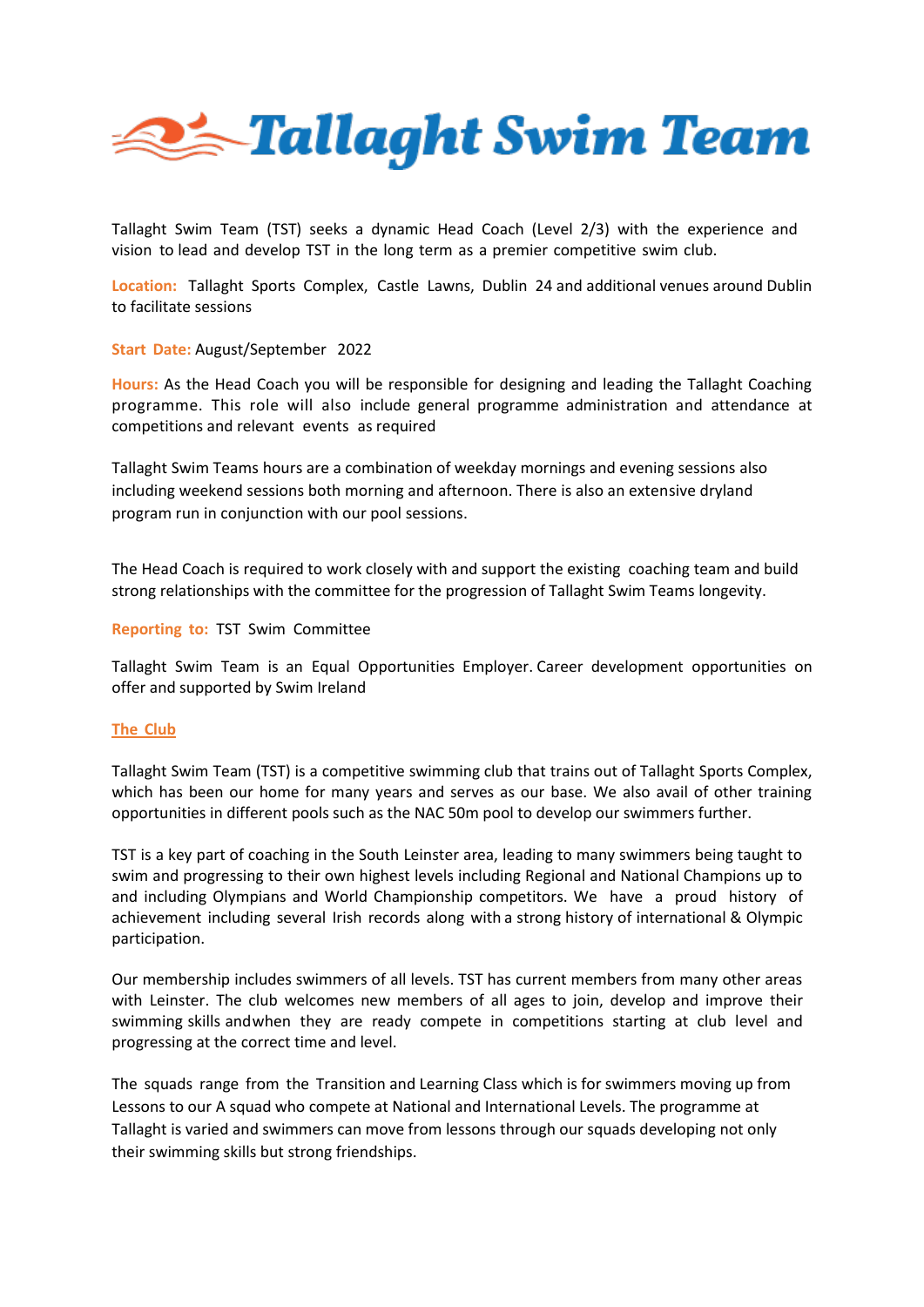Performance swimming is at the heart of what we do, and our Club Culture, values and ethos focusses on an athlete centered, coach-led philosophy, enabling every swimmer to fulfil their potential. Tallaght Swim Team has invested heavily in the development of our swimmers in the past 12 months, and we are lucky to have a swimmers only gym with state of art equipment to assist in obtaining the full potential of our swimmers. We also have state of the art in water training equipment ensuring a full workout in and out of the water.

The Club consists of several squads at different levels with one to fit your swimmers needs. Membership is currently growing fast and creating a great team environment and we are seeing new swimmers join on a weekly basis

For more information about our club visit our website at <https://tallaghtswimteam.ie/>

# **The Role & Duties**

The role will involve coaching & mentorship of our existing coaching team.

The Head Coach will perform such duties as discussed and agreed between the Head Coach and the TST's Committee including but not limited to:

- 1. To provide a positive and safe environment for all TST members
- 2. To deliver a technical swim program for competitive swimmers following Swim Ireland LTAD (Long Term Athlete Development Plan).
- 3. Manage & work closely with the TST Coaching Team to deliver the best coaching plan for all.
- 4. To primarily coach our Senior Squad but some coaching hours and oversight will be required with more junior squads to facilitate their development.
- 5. To oversee, liaise and provide advice about TST's Learn to Swim program (in house & locally) to ensure the coaching team delivers this program to the highest standards.
- 6. Ensure all members at all levels are coached and trained to reach their full potential.
- 7. Be a positive role model, creating an encouraging and motivating swim environment.
- 8. Evaluate sessions and give feedback to coaches and swimmers.
- 9. Mentor and develop the Coaching Team
- 10. Travel to events and competitions agreed with Committee.
- 11. Support the Committee in its fundraising efforts for TST.
- 12. Attend Continuing Professional Development (CPD) Courses offered to Coaches.
- 13. Work closely with the Swim Irelands Regional Pathway Coach and Regional Programme and Swim Ireland Opportunities.

### **SKILLS**

- 1. A successful proven track record with coaching and teaching swimmers new skills and strategies.
- 2. Hard working and passionate about swimming and the development of all the swimmers especially the junior swimmers to ensure TST's values are maintained as swimmers develop